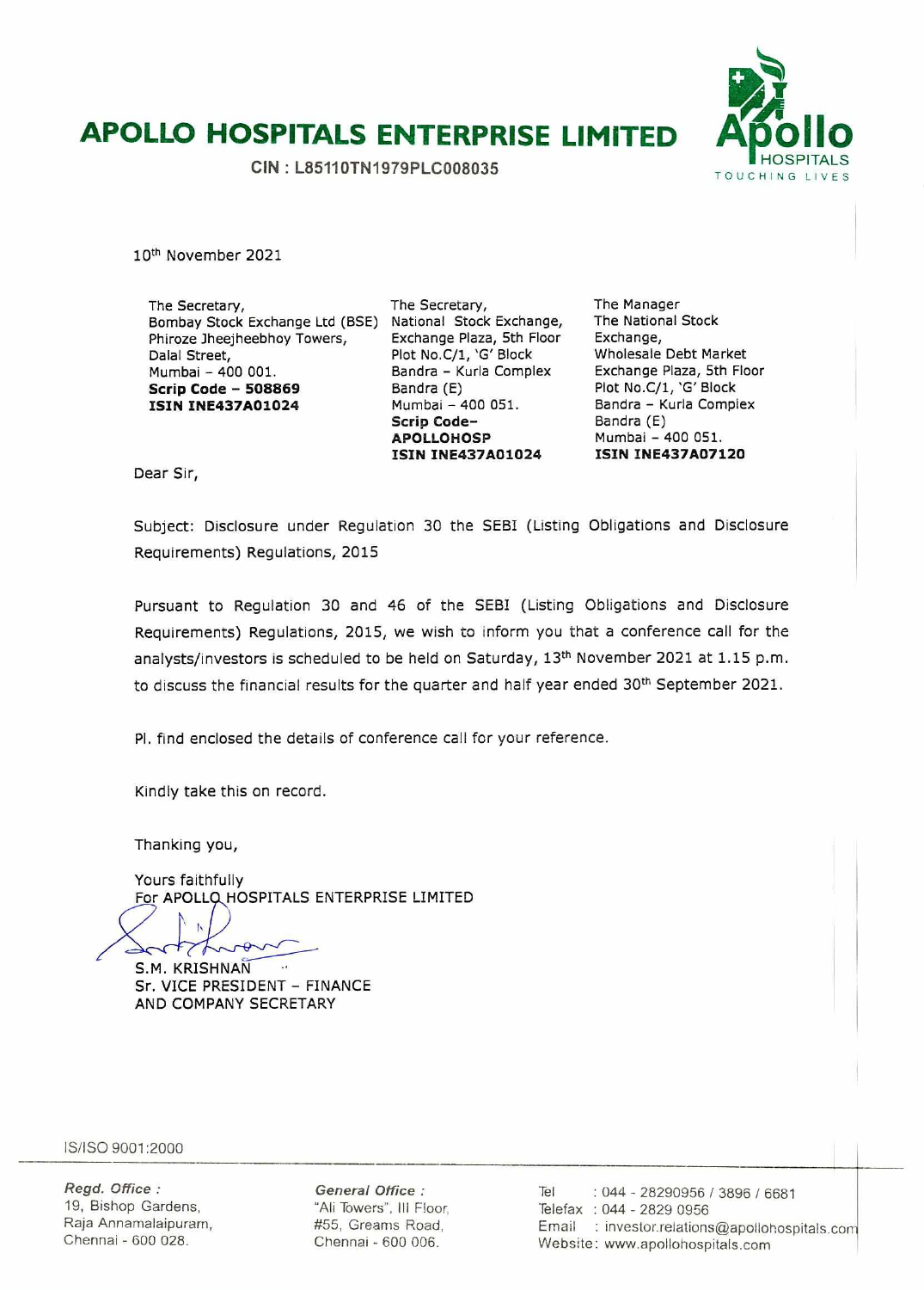

# **Apollo Hospitals Enterprise Limited to host Q2 FY22 Earnings Conference Call on**

### **Saturday, 13 November, 2021 at 1:15 PM IST**

Apollo Hospitals Enterprise Ltd. will organize a conference call for investors on November 13, 2021 at 1:15 pm IST. AHEL will be represented by:

Shobana Kamineni – Executive Vice Chairperson

Suneeta Reddy – Managing Director

Dr. Hariprasad – President, Hospitals Division

A. Krishnan - Chief Financial Officer

C. Chandra Sekhar – CEO of AHLL

The conference call follows the announcement of AHEL's financial results for the quarter and half year ended September 30, 2021 which will be announced on Friday, November 12, 2021. The financial results along with the Earnings Presentation will be available on the corporate website: [www.apollohospitals.com.](http://www.apollohospitals.com/)

### **Details of the conference call are as follows:**

| Timing                     | • 1:15 pm IST on Saturday, November 13, 2021                |
|----------------------------|-------------------------------------------------------------|
| Conference dial-in         |                                                             |
| Primary number             | $+91$ 22 6280 1141 / $+91$ 22 7115 8042                     |
|                            |                                                             |
| Playback (India Number)    | $\bullet$ +91 22 7194 5757 (ID: 69387 until 20-November-21) |
| Singapore Toll Free Number | $\bullet$ 800 101 2045                                      |
| Hong Kong Toll Free Number | $\bullet$ 800 964 448                                       |
| USA Toll Free Number       | $\bullet$ 1 866 746 2133                                    |
| UK Toll Free Number        | $\bullet$ 0.808 101 1573                                    |
|                            |                                                             |

*To enable participants to connect to the conference call without having to wait for an operator, please register at the below mentioned link:*



*You will receive dial in numbers, passcode and a pin for the concall on the registered email address provided by you. Kindly dial into the call on the Conference Call date and use the passcode & pin to connect to call*

*- ENDS -*

Pre-registration